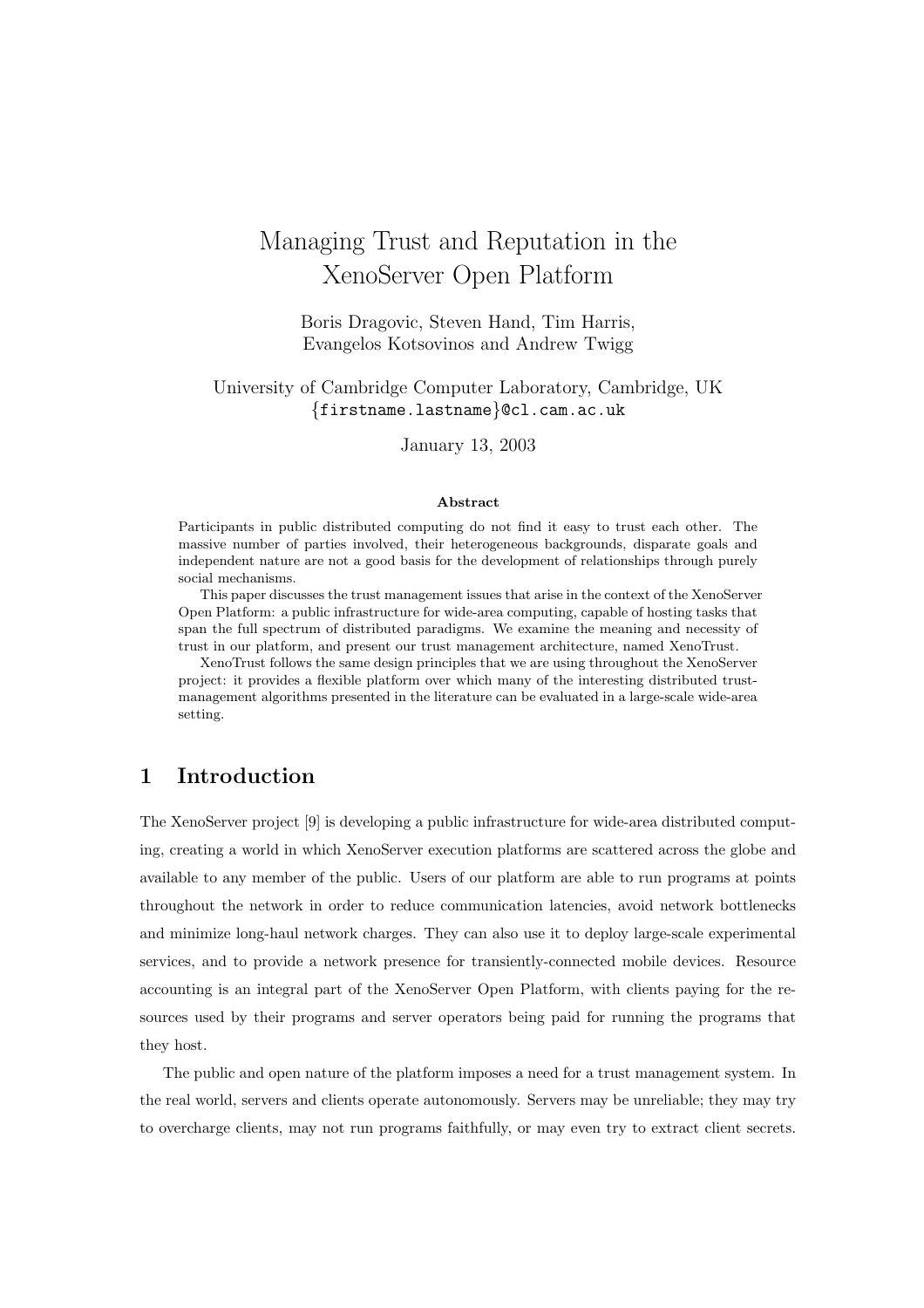Clients may attempt to abuse the platform; they may try to avoid paying their bills, or to run programs with nefarious, anti-social or illegal goals.

This paper covers the trust and reputation management architecture that is used in the XenoServer Open Platform. In Section 2 we introduce the context in which we are doing this work and then in Section 3 we identify the threat model within which XenoTrust is designed to operate. Section 4 presents the XenoTrust architecture and the notions of trust and reputation it manages. In Section 5 we discuss the implementation choices and trade-offs that exist. Section 6 describes related work and Section 7 concludes.

#### 1.1 Contributions

This paper makes two primary contributions:

- Firstly, as we shall see in Section 2, the architecture of the XenoServer platform sets it apart from those within which existing distributed trust-management systems operate. Unlike simple peer-to-peer recommendation services, we are concerned with running real tasks on real servers for real money within a federated system whose constituent parts may have different notions of "correct" behaviour.
- Secondly, within this setting, the XenoTrust architecture provides a trust-management system which accommodates flexible policies for allowing its participants to derive their own context-dependent notions of one anothers' reputations. This is again in contrast to existing systems which either assume either that reputation is a global property or that the way in which it is assessed is fixed.

### 2 XenoPlatform Overview

Figure 1 illustrates the high-level architecture of the XenoServer Open Platform, distinguishing the various rôles and interfaces involved. On the left hand side we see a XenoServer, on the right hand side a client, and at the top an entity called XenoCorp. XenoServers host tasks that are submitted by clients and XenoCorp acts as a trusted third party. For exposition, it is easiest to assume a single XenoCorp. However our architecture is designed to support multiple competing entities, providing that they follow the same basic interfaces. This is analogous to the way in which the commercial world supports many distinct and competing institutions and currencies.

To set the general scene, it is important to realize the separation between a XenoCorp and the organizations running XenoServers. The former provides authentication, auditing, charging and payment, and has contractual relationships with clients and with XenoServer operators – much as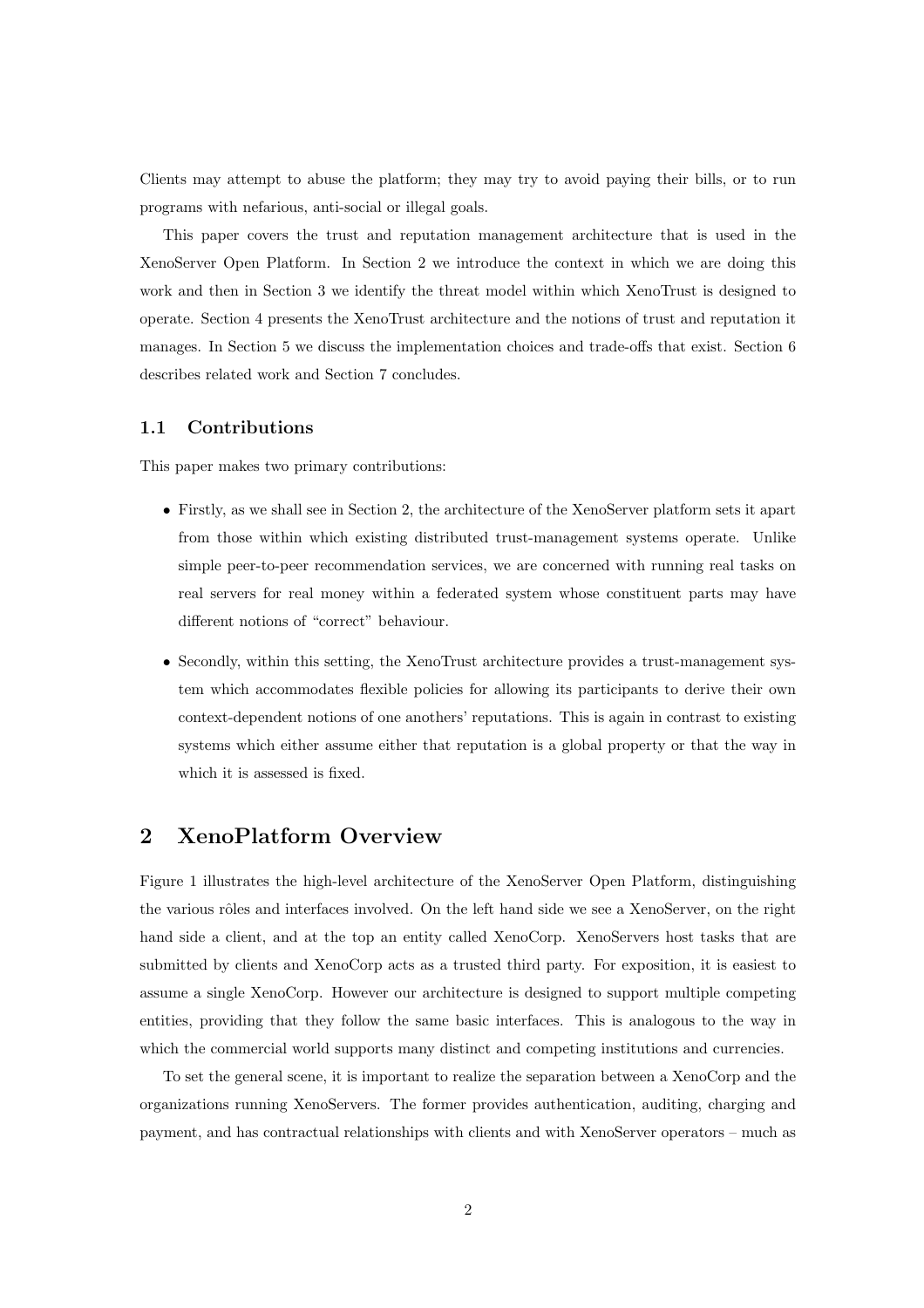

Figure 1: The XenoServer Open Platform

VISA or MasterCard act as intermediaries between credit card holders and the merchants from which they make purchases. It is the third party trusted by both clients and servers.

The XenoServers themselves may be run by disparate organizations, akin to the way in which server hosting facilities currently operate. XenoServers function on a commercial basis using wellmaintained machines with long-term network presence – not in "spare cycles" on users' desktop systems. This, along with the existence of XenoCorps, is an important distinction between our system and "peer-to-peer" distributed computing projects.

In the center of Figure 1 we see the XenoServer Information Service. This acts as an intermediary between XenoServers, who advertise information within it, and clients, who perform queries on the service. There are no architectural conventions requiring that there be only one XIS although we envisage that this situation will develop naturally since it makes sense for XenoServers to advertise as widely as possible, and for clients to draw on the largest possible information base when performing lookups.

The information held in the XIS takes the form of low-level information about particular XenoServers – for instance their location and an indication of the facilities that they offer. Queries take simple forms such as "Which servers claim to be in the UK?" or "Which servers support IA-64 tasks?". The timescales over which XIS updates are made and the currency which queries should enjoy follows much the same model as the existing Domain Name Service (DNS). That is, we expect that XenoServer's advertisements within the XIS will be updated on the order of hours or days and that it is acceptable to use aggressive caching within the XIS. Of course, this model raises some of the same problems that occur with the DNS – for instance, who should operate and fund it. As we shall see, these same questions also arise for XenoTrust and we shall return to them in Section 5.

The initial XIS implementation is a distributed storage service optimized under the assumptions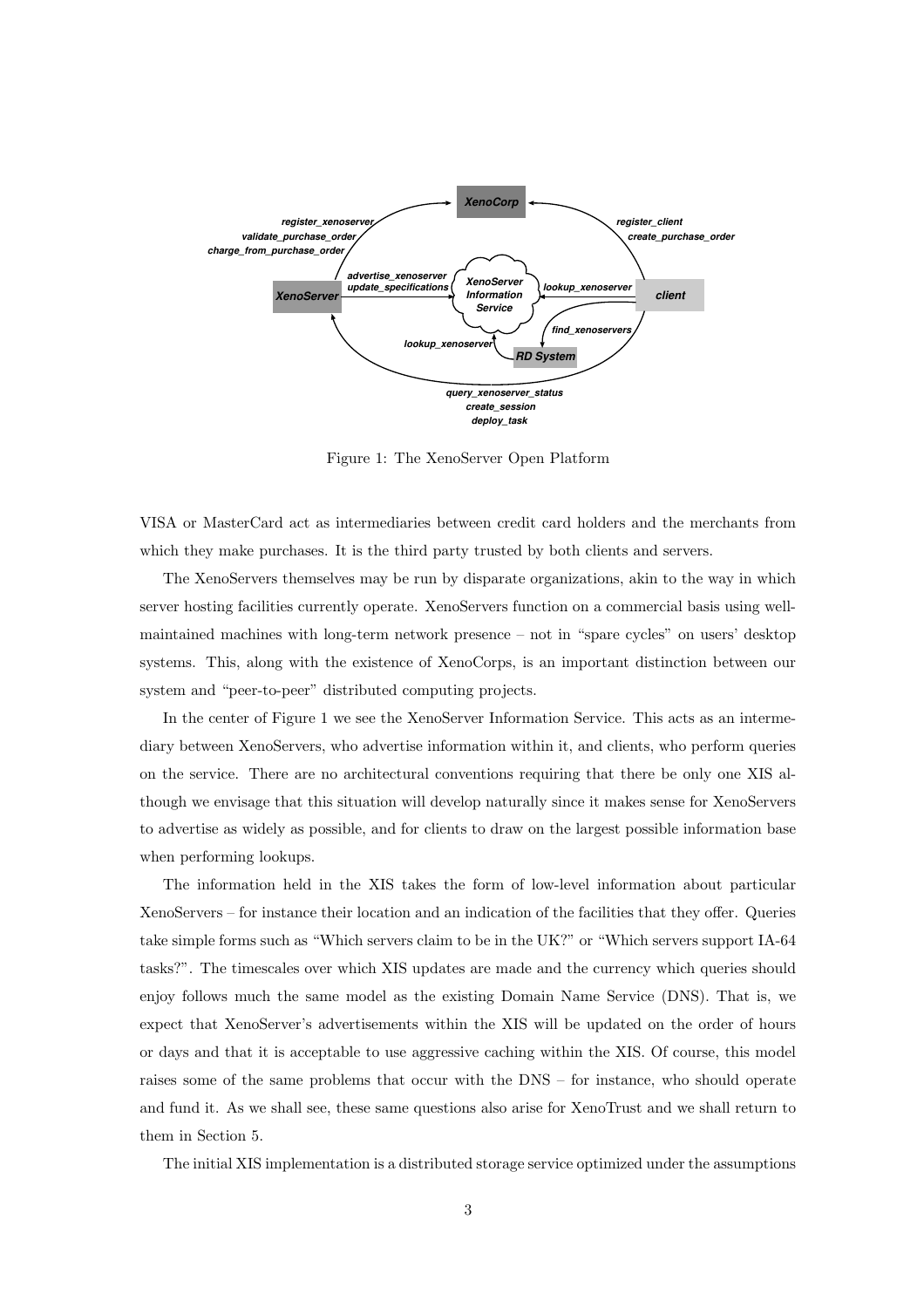that (i) writes are always total rewrites, (ii) XenoServers arrange that there is only ever one writer for each piece of data, (iii) reads of stale data are always either safe or can be verified and (iv) information held in the XIS is for use by tools rather than humans. Self-certifying names [10] are used to ensure the authenticity of retrieved information and to allow clients to complain to the XenoServer's XenoCorp about inaccurate advertisements.

Although there is nothing to stop clients from using the XIS directly to select appropriate XenoServers, or indeed from contacting prospective servers directly without introduction, we anticipate that most will make use of one of a number of Resource Discovery (RD) systems. These perform a matchmaking process between clients and XenoServers, receiving specifications of clients' requirements and using a search algorithm to identify a number of suitable servers. As with the XIS, the information returned is based on the advertisements received; clients then query the suggested XenoServers directly to obtain up-to-date resource availability and a spot price. However, unlike the XIS, the queries are at a much higher level, for instance corresponding to "Find a XenoServer for a networked game of Quake that is suitable for clients A, B and C".

There may be multiple such RD Systems, either for simple competition (as exists between online search engines) or for specialisation to particular kinds of client, XenoServer or task. The algorithm with which the mapping is performed is entirely dependent on the RD mechanism.

In companion papers we introduce this high-level architecture in more detail [11] and describe our prototype XenoServer platform [3].

### 3 Threat model

We assume that some out-of-band mechanism is available to provide assurance of XenoCorp's identity; for instance, our first XenoCorp will interact over https connections with a suitably signed certificate. In turn, one of XenoCorp's rôles is to authenticate XenoServers and clients to its satisfaction; in our prototype deployment this will be evinced by signed credentials that can be tied to the issuing XenoCorp.

This means that both XenoServers and clients have a way of mapping one another back to a real-world identity, either directly or through a XenoCorp. This capability ultimately provides a way in which they can carry complaints through to non-technical solutions in the judicial system. What, then, is the rôle of XenoTrust? In answering this question, and identifying the requirements of XenoTrust, we shall consider the major kinds of threat which exist to the participants in platform.

Threats to XenoServers. XenoServers face the clearest threats. Disreputable clients may try to place tasks on them but then not pay. They may also try to run tasks that use XenoServers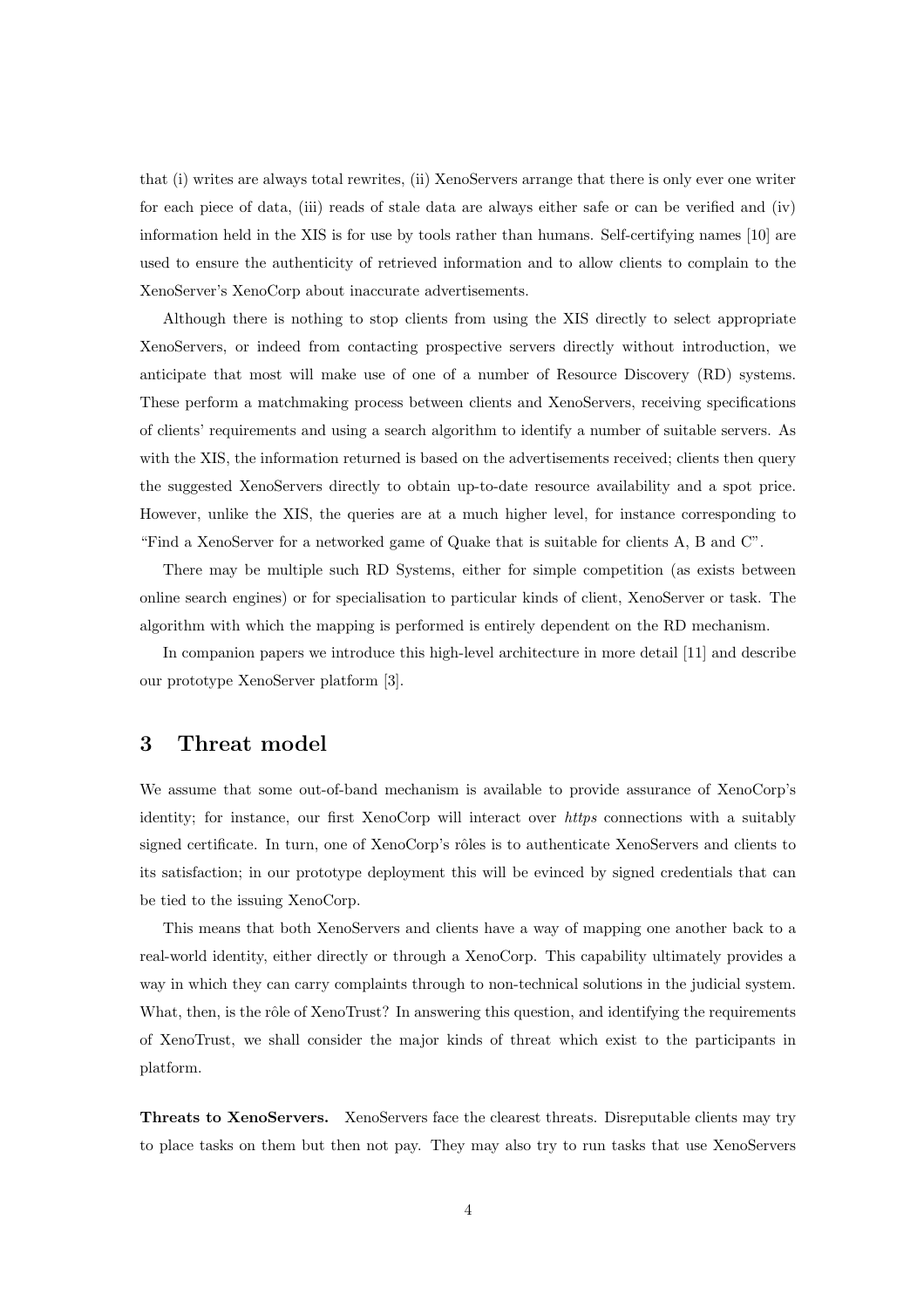as the source of some nefarious activity on the network, perhaps to try to conceal the actual originator. Server operators must therefore take care over both the jobs that they accept, and their management of auditing information for investigating any problems reported. If security flaws are discovered in the XenoServer software then clients may try to exploit those.

Threats to clients. Clients may find that the jobs they submit to a particular XenoServer are not executed faithfully. A malicious server operator may overcharge for resource consumption. Others operators may simply have been unlucky and bought unreliable machines to use as XenoServers. In either case, technical solutions are not present; to date, software mechanisms such as proof carrying code have focussed on ensuring the safety properties of clients, rather than of servers. Although "trusted computing" schemes such as TCPA [15] provide mechanisms for ensuring tamper-proof execution of core system components, they cannot prevent software errors, or faults in the underlying hardware. In any case, such schemes do not fit with our goal of allowing the XenoServer platform to host code written in a broad range of existing distribution formats which may not be supported on the trusted platforms that arise.

Threats to XenoCorps. If there are many XenoCorps then disreputable clients or server operators may try to register with each in succession if they continue to be ejected from the platform.

### 3.1 Discussion

Where these threats involve an identifiable component misbehaving, either a XenoServer or a task running on a XenoServer, then it is of course possible for the other parties involved to complain to their common XenoCorp. Problems can arise, however, in a number of ways. Firstly, it is quite unrealistic to expect all of the participants to agree on common standards of behaviour – even if a single "acceptable use policy" could be enforced by XenoCorp then it would most likely be written in a natural language. Secondly, the volume of complaints may be large and the distinction between trivial and important ones unclear. Finally, issuing a complaint is difficult when the source of misbehavior is not straightforward to determine.

Consider, for example, a situation where a client is running a POSIX application on a XenoServer – perhaps within the XenoLinux environment that forms part of our initial deployment. Monitoring suggests that the XenoLinux environment in question starts requiring more network bandwidth than initially specified when the job was started. There are several possible explanations:

- The client's application is misbehaving as part of its normal operation, perhaps acting as a server subject to an unexpectedly high level of demand.
- Perhaps the client's estimate of the resources necessary is simply inaccurate. The XenoServer will be multiplexing its physical resources between a range of tasks and predicting context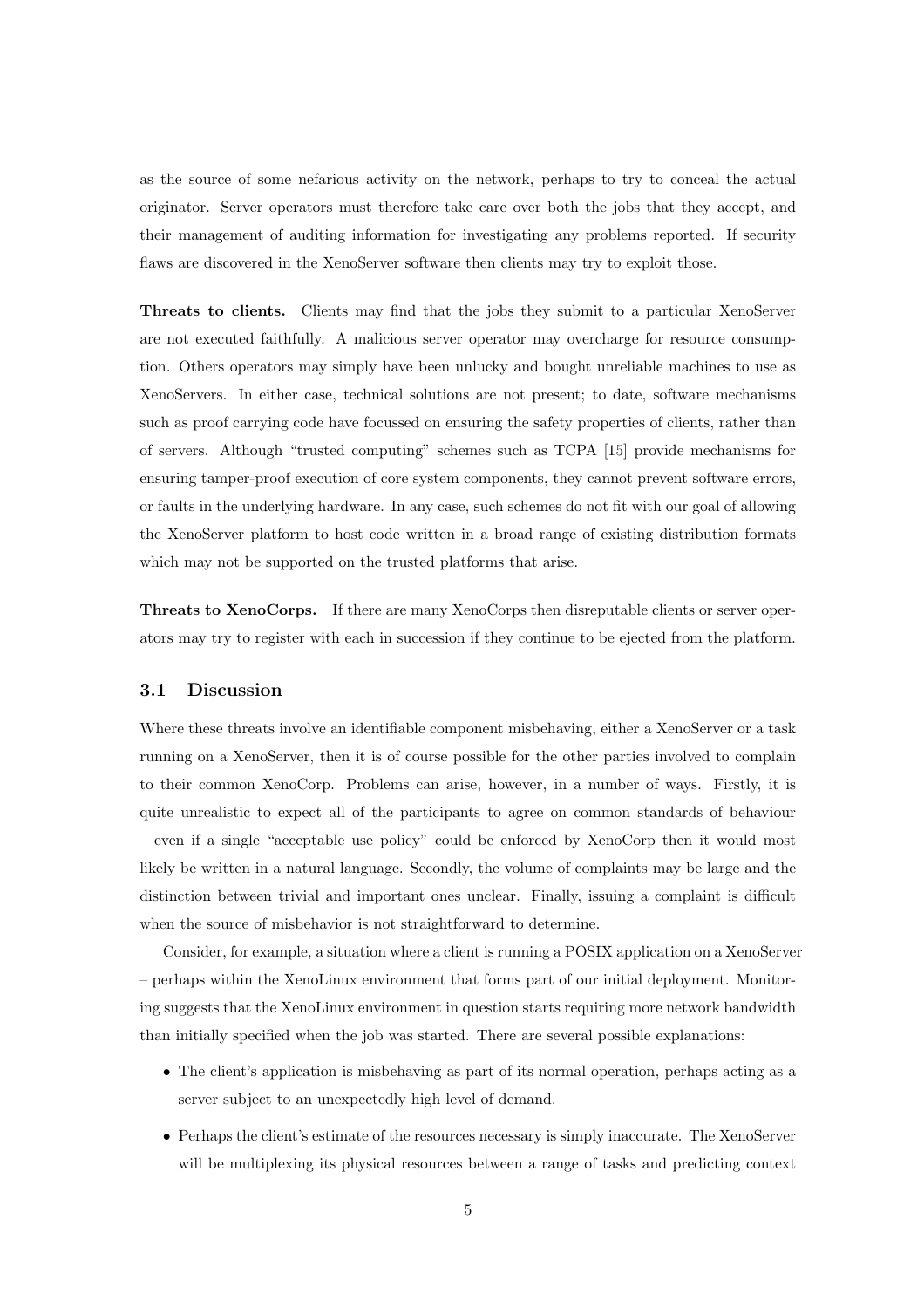switch overheads or the effects of contention in caches and shared buffers is difficult. Similarly, there will be subtle differences between the performance of processors or execution engines even if they accept the same execution formats (for instance between a Pentium-3 and Pentium-4 processor, or between a JVM from Sun and a JVM from IBM).

- Perhaps the client's application has been compromised and is thus being caused to misbehave.
- The XenoServer itself could have been compromised and be misbehaving.

One can also envisage more intricate causes of problems. For instance, it would be naïve to assume that the XenoServer software will not exhibit the kinds of fault that occur in mainstream operating systems. One task could exploit such a fault and plant code to cause latent problems for subsequent jobs, to extract data from them, to consume their resources, to masquerade as their owner or simply to cause them to fail. Such problems can often only be tracked down after the fact, once forensic evidence of such an exploit has been gathered.

In a setting like this it is very difficult to identify which of these explanations is the actual cause of the higher resource demands. Any naïve decision making policy at this stage would open numerous possibilities for misuse and deception by sophisticated attackers.

### 4 XenoTrust Design

Fundamental to all of these concerns is a notion of trust. Should a XenoServer trust a prospective client to submit reasonable code for execution? Should a client trust that a XenoServer it's considering will execute its code correctly? Should a XenoCorp trust that a prospective XenoServer operator or client is going to be a trouble-free participant? As is usually observed, these questions are all subjective and context dependent.

We take a two-level approach to managing trust in the XenoServer Open Platform by distinguishing authoritative and reputation-based trust:

- $\bullet$  Authoritative trust. This boolean property is established between a XenoCorp and the clients and servers that register with it. It is evinced by the credentials issued by the XenoCorp. These can be validated by any of that XenoCorp's other clients and servers.
- Reputation-based trust. This is a continuous property which quantifies, in a particular setting, the trustworthiness that one component ascribes to another.

We discuss these aspects of our trust management architecture in Sections 4.1 and 4.2 respectively.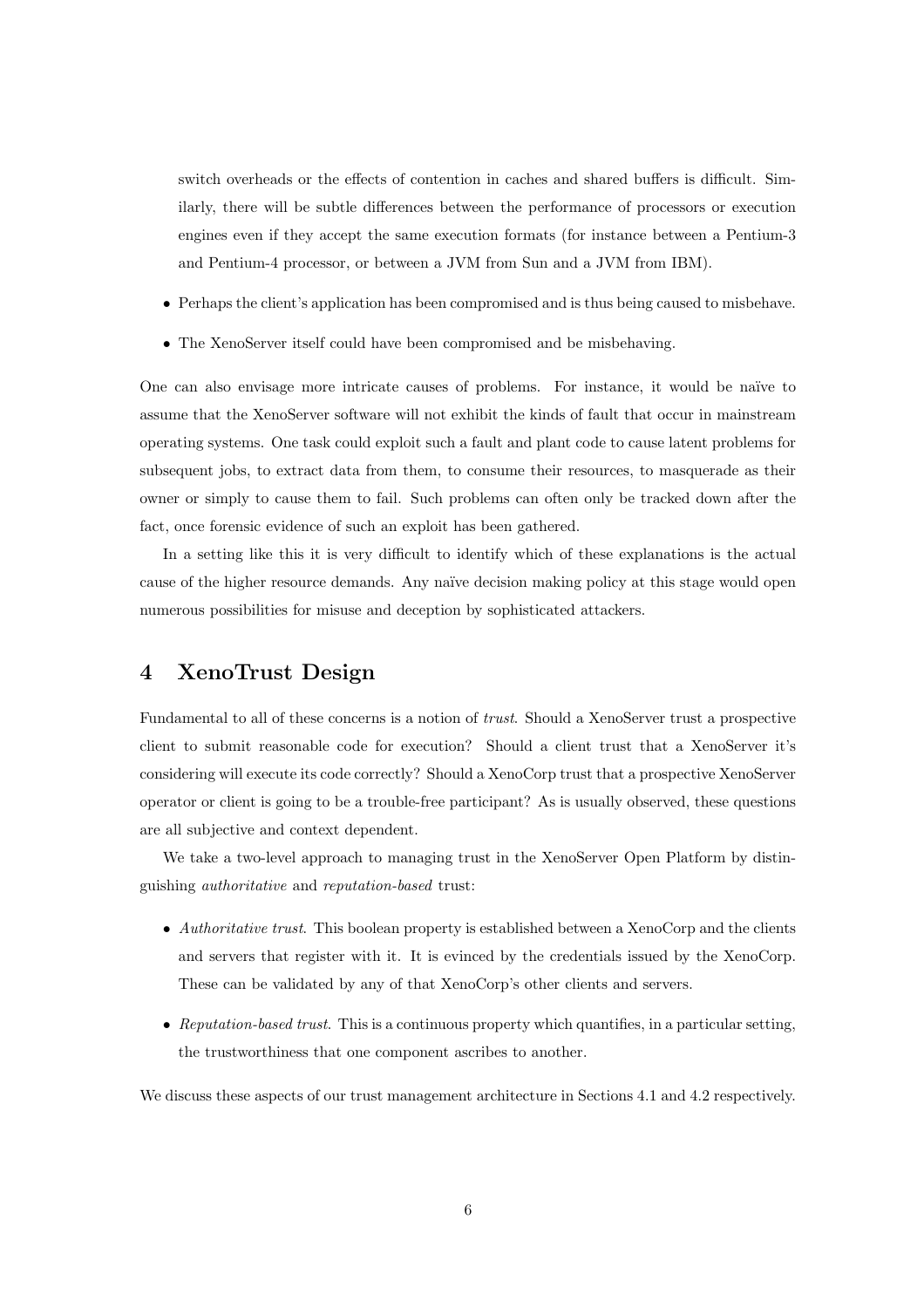#### 4.1 Authoritative Trust

As was illustrated in Figure 1, each XenoCorp acts as an authority which is responsible for registering the clients and servers that wish to participate. The XenoCorp has ultimate authority for registering and ejecting participants and for establishing authoritative trust between them and itself.

It issues credentials to correctly-validated participants and can rescind these credentials should the participant de-register from the system or be ejected from it. Note that the validation step indicated in Figure 1 and performed between a XenoServer and XenoCorp before starting a session provides an opportunity to detect rescinded credentials.

This "authoritative trust" underpins the XenoServer Open Platform because it confirms that a XenoCorp is aware of a "real-world" identity bound to the participant. This enables recourse through the courts should it be necessary and  $-$  so long as new real-world identities cannot be created trivially – makes it harder for a participant to re-register once ejected.

An analogy with the real world is that an individual may decide to be law-abiding and socially responsible, or they may decide to behave objectionably and thereby risk prosecution by a globally acceptable authority – the judicial system. In important transactions, interaction is often underpinned by the examination of identification documents or checks for criminal records and so on – that is, by evidence of authoritative trust between the state and the parties involved.

XenoCorps will differ in exactly what information is required at registration time  $-$  in a commercial setting this may be a credit card number registered to the participant, or physical evidence of a passport or picture-ID enabling charges to be traced.

#### 4.2 Reputation-based Trust

Observing the same analogy as presented above, people in the real world, whether offenders or not, have a reputation which influences their relationships with other members of society. In an extreme case, someone might be believed to be an offender, but not yet be convicted. This notion of reputation is subjective, as listeners attach different significance to what they hear. Mrs Smith's reputation for always being ten minutes late may be of little consequence to her friends and family (who, knowing this fact, may already incorporate it into their own timekeeping arrangements), but be of great importance to a potential employer. These observations carry over to how interactions are managed in the XenoServer Open Platform and the way in which clients and XenoServers form opinions about one another.

The second layer of the XenoTrust model is this form of "reputation-based trust". Compared to the authoritative trust relationship, this second-level is established on a point-to-point and highly dynamic basis between individual XenoServers and clients. Unlike registration with XenoCorp, it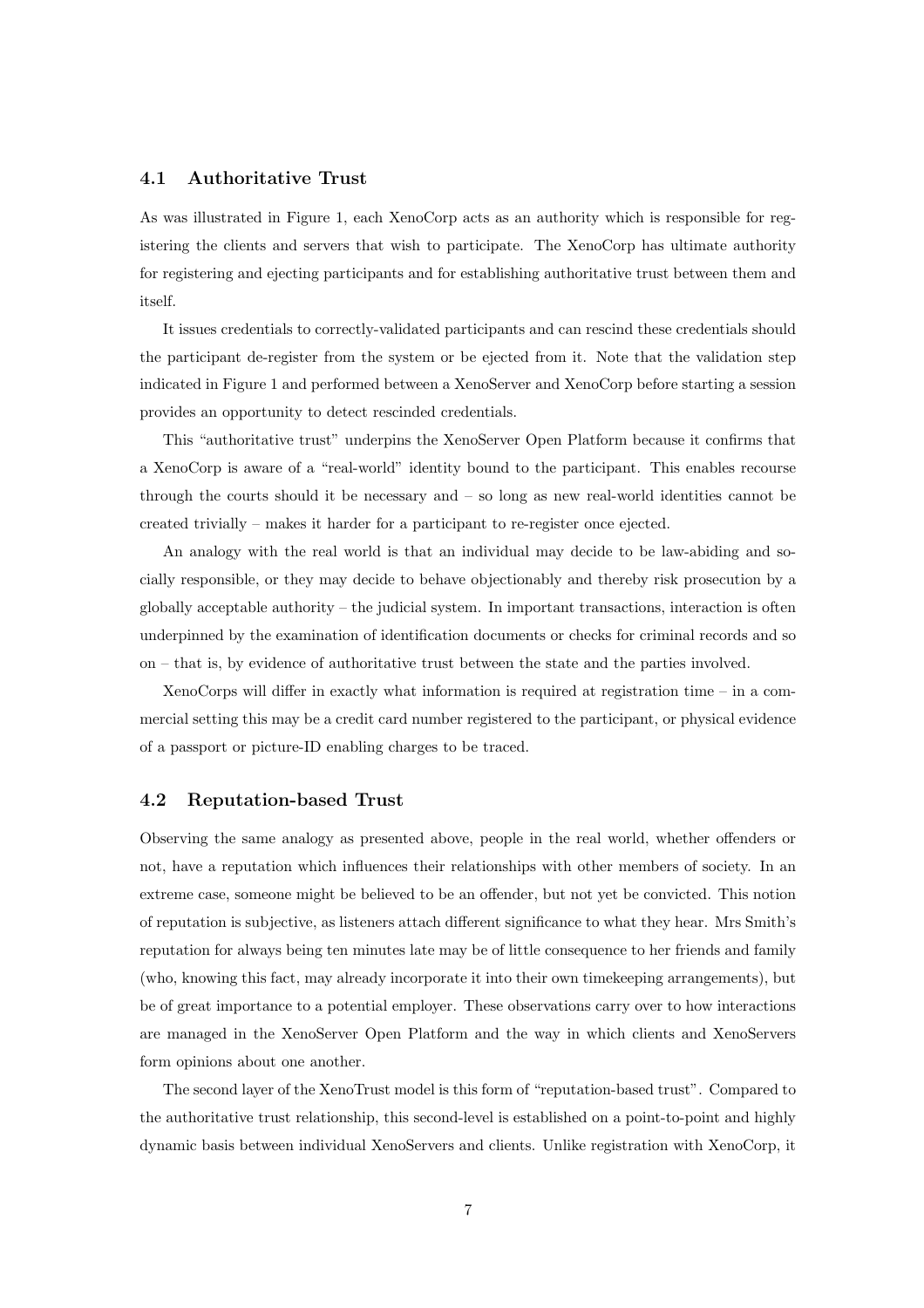is entirely up to participants to choose whether or not to use the system – as in the real world, some participants may choose to bear what others believe to be an unacceptable risk or to rely on other sources of information.

Conceptually, each component forms a reputation vector, which stores values about different aspects of the reputation of other components in the platform. Ordinarily, individual clients and servers will build up this information locally as they interact with others. Their views will be subjective, perhaps with some clients favouring one aspect of a server's behaviour (say, factually correct price advertisements) and others favouring other aspects (say, a reliable service with low jitter during network transmission). It is the participant's responsibility to decide how to interpret the scores in its reputation vector, e.g. to decide at what point a counterpart is deemed unworthy of further interaction.

Participants will also tell others about their observations. Again, it is up to participants to decide how to deal with the reports that they hear. However, the community as a whole may benefit from participants exchanging reputation information with one other, each using that information to influence their own reputation vector. For instance, when a new member arrives in the XenoServer Open Platform, and is looking to co-operate with other components, it is useful to give it access to existing participants' reputation information.

Of course, a direct implementation of such a scheme would not be practical an any large setting. Broadcasting information from every participant is unfeasible. In the XenoServer platform many participants will interact with only a small subset of others and will only need to form trust judgements about them. Instead, we will present the operation of XenoTrust first of all at the level of the operations that it exposes to participants and we will then discuss, in Section 5, some of the implementation and deployment options that exist.

Our model involves three steps; statement advertisement in which one participant provides XenoTrust with information about another, *rule-set deployment* in which a participant describes how to compute its reputation vector and then reputation retrieval in which entries from its reputation vector are actually evaluated and delivered to the participant.

Statement advertisement. We define a statement as the unit of reputation information that components advertise to others. A statement is a tuple, including the advertiser's identity, the subject component's identity, a token representing the aspect of the subject's reputation that is being considered and a series of values which indicate the extent of this reputation. The tuple is signed using the advertiser's authoritative credentials to prevent forgery.

The interpretation of these tokens and values is a matter for convention between the components that are using XenoTrust. For exposition, we may consider statements such as  $(C, X,$  payment, 1, 50) giving component  $C$ 's view on how  $X$  scores in terms of making payments. The scores 1, 50 may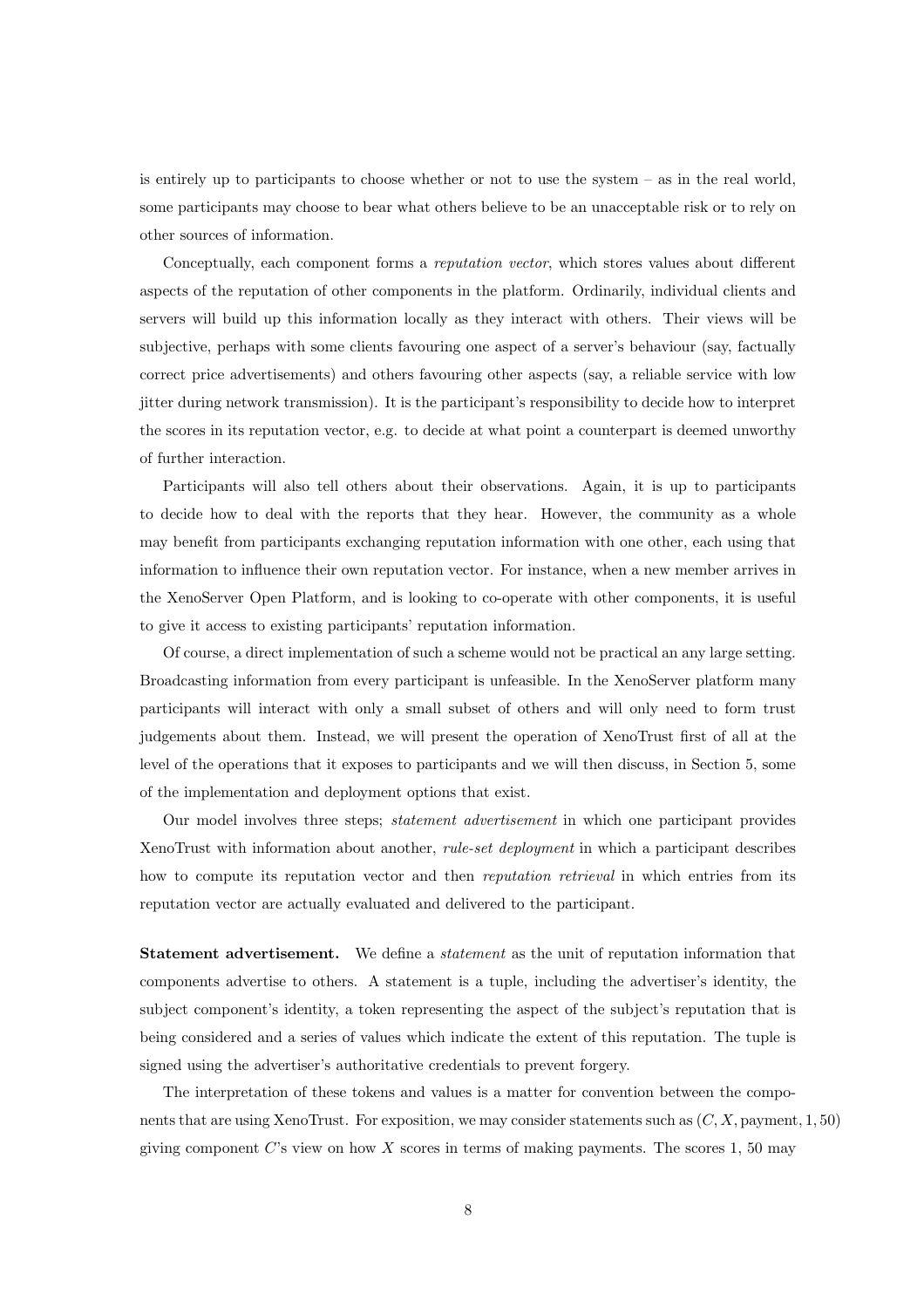indicate a maximum value of 1 on a  $[0 \dots 1]$  scale based on an experience of 50 interactions. In other statements, C may report  $(C, X, \text{belief}, 0.8)$  meaning that C attaches a weight of 0.8 to what they hear from  $X$ . Again, the interpretation of these is a matter of convention by  $C$ .

Although self-certifying names are used to prevent forged statements, XenoTrust does nothing beyond this to ensure that statements are in any sense valid: as with real-world advertisements, users are under no compulsion to believe what they see or to pay any attention to it.

Rule-set deployment. Components are welcome to search XenoTrust directly for statements that have been made. For instance, before hosting a job from a particular client, a XenoServer may query the XenoTrust system for any statements that have previously been made about the client. Again, these would be simple queries of the form "return all the statements naming participant A". However, this scheme is far from scalable and – unless very extensive queries are made – it will only take into account direct statements made about the component in question.

Instead, the approach that we take is to move the computation of reputation vectors from the participants involved into XenoTrust itself. This allows the aggregation of information to take place within XenoTrust and, crucially, allows it to be updated incrementally as new statements are received. It also allows the results of this computation to be shared between participants who are using the same rulesets to derive their reputation vectors. Some examples of the kind of rules we anticipate are given within the example scenario considered in Section 4.3.

Reputation retrieval. The final step in using XenoTrust is for one component to query the rule-sets that it has deployed in order to retrieve elements from its reputation vector.

#### 4.3 Example

Figure 2 provides an overview of how these stages of XenoTrust may be used. This example shows statements issued by five components – four servers  $(A, B, C, D)$  which have been hosting jobs on behalf of a client  $X$ . All of these statements are held in the XenoTrust system, available for public view.

Statements labeled "payment" refer to the server's view of whether the client is reputable when it comes to settling their bills, indicating how likely they believe an interaction with  $X$  is to proceed without problems in this regard (a value between 0 and 1) and how many times they have interacted with  $X$  (an integer). For instance,  $A$  has interacted with  $X$  123 times and assigns X the maximum score. In contrast,  $B$  has interacted with  $X$  just once and assigns the lowest possible score. Furthermore,  $D$  has made additional statements indicating the value it places on statements made by each of the other three servers, again as a value from 0 to 1. In this case the client  $X$  has also made a statement about itself, claiming to have interacted a great many times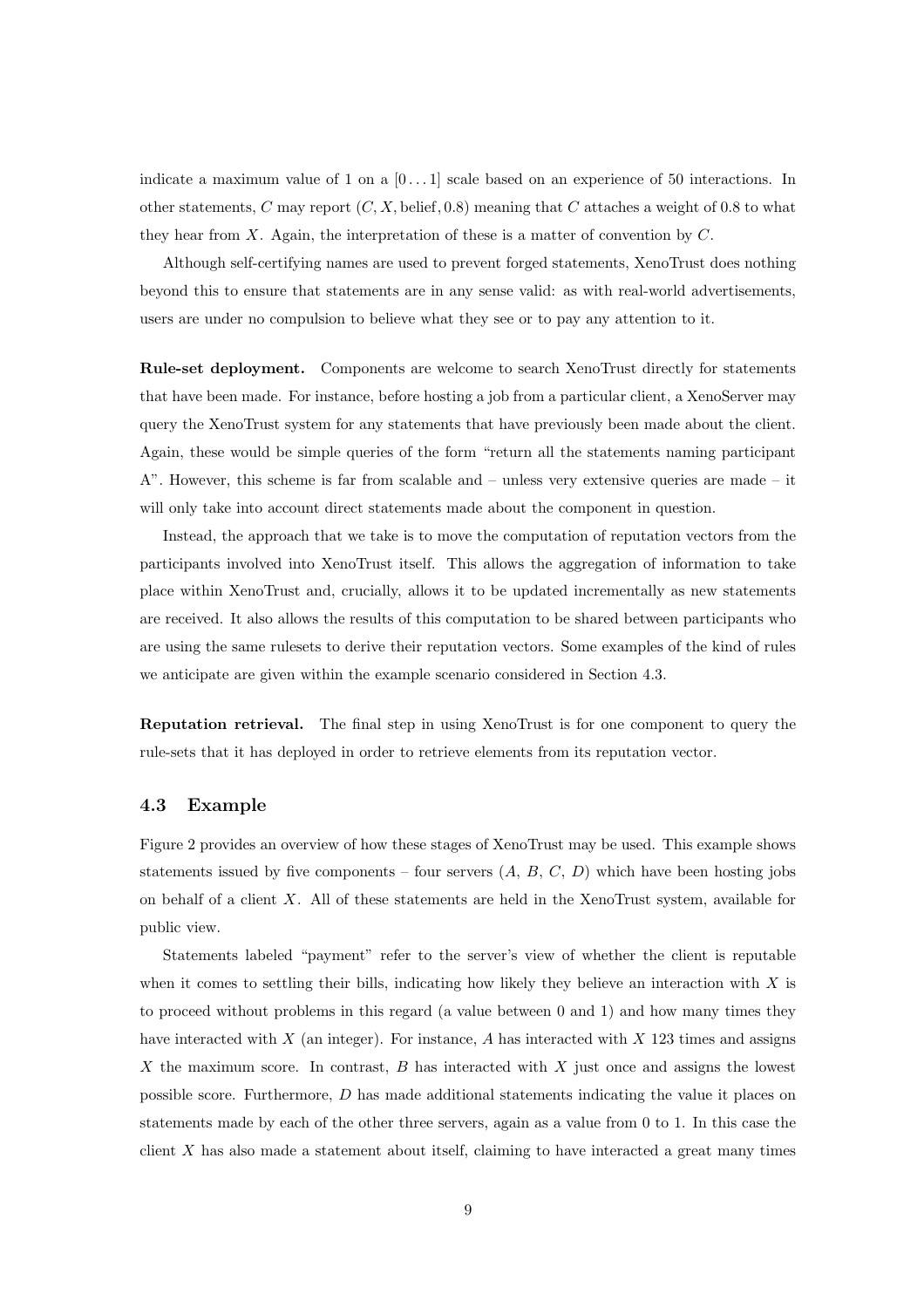

Figure 2: XenoTrust overview

and always successfully – other users of XenoTrust would be wise to attach little credence to this statement.

Various users of XenoTrust have installed different rule-sets for quantifying their trust in clients on the basis of the statements that have been made. In this case  $D$  is using a rule set " $\leq$ scaled $\geq$ " which combines the "payment" statements according to  $D$ 's own "belief" statements. For instance  $B$  and  $X$ 's statements would not influence  $D$ , but  $A$  and  $C$ 's would. Other rule-sets select statements made by other parties (i.e. discarding  $X$ 's self-referential statement) before combining them according to various averages.

#### 4.4 Users of XenoTrust

The service provided by XenoTrust is valuable across the XenoServer platform in ways beyond its direct use by clients and by XenoServer operators:

Resource discovery. As we saw in Section 2 we anticipate that many clients will take advantage of search facilities provided by resource discovery systems. These RD services may use XenoTrust to determine the "trustworthiness" of a XenoServer as one of the axes along which a resource search may be performed. If an RD service specializes in a particular category of task – such as networked games – then this would influence the kinds of rule-set that it would deploy.

XenoCorps. To make valid decisions over when to consider ejecting a participant, a XenoCorp can use information gathered through XenoTrust. This creates a link between the authoritative trust level and the reputation-based trust level, whereby the former is influenced and ultimately modeled by the latter.

From the point of view of the XenoTrust service there is no distinction between XenoCorp and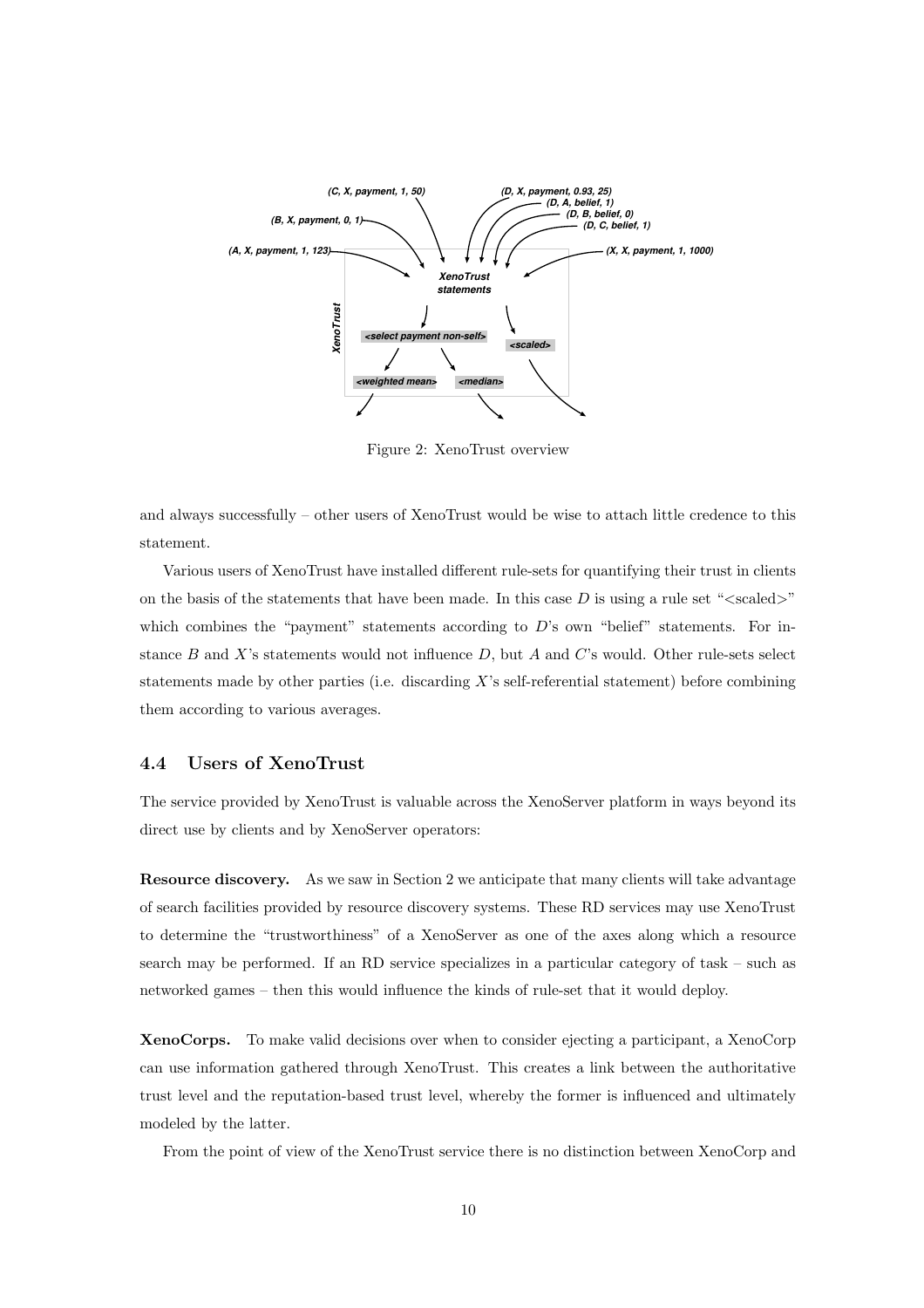any other component in the system. Rule-sets used by XenoCorp and the algorithms employed for deciding whether a component should be ejected are implementation are policy specific and outside the scope of this paper. The level of sophistication at a XenoCorp can be expected to be proportional to the financial, commercial etc. sensitivity inherent in a particular setting; for example, the amount of anti-fraud insurance cover obtained should be proportional to the incentive to commit fraud.

The outlined inter-layer links ensure that misbehaving components, whether faulty or malicious, will eventually be penalized platform-wide by XenoCorp. An interesting aspect of the approach is that optional reputation-based trust is projected onto a mandatory authoritative trust level. The effect of this should be an incentive for components to participate fully within the XenoTrust model. Furthermore, if an inter-XenoCorp trust information sharing agreement is in place, offending components may suffer global consequences for misbehaving.

#### 4.5 Discussion

Most widely spread attacks on reputation systems are from the family of so-called Sybil attacks [8]. Sybil attacks assume that a single hostile or faulty entity can present multiple indentities, and by using those, substantially influence the behavior of the overall system. As argued in [8], these attacks are prevalent in systems in which it is easy to come by fresh identities. However, we argue that Sybil attacks are not feasible in the XenoServer platform for two main reasons:

- 1. XenoCorp acts as a centralized, trusted, certification agency that validates all identities used in the platform. For an entity to fraudulently register multiple identities it would be neccessary to present XenoCorp with the same number of real world, unlinkable, legal identities. The nature of credentials required by XenoCorp depends on the level of security required against Sybil attacks; we can expect a balance to be drawn between the cost of validating credentials and the cost of a successful Sybil attack.
- 2. As participation in XenoTrust is optional and as the way in which each component uses reputation data obtained from XenoTrust is implementation-specific, it would be difficult for a hostile entity to accurately estimate the impact of an attack. In effect, an attacker would not be able to balance the costs of obtaining multiple identities against its financial gain. Furthermore, as the platform is expected to be dynamic in terms of participants, even analysis of historical behavior of the system would not gain an attacker deep insight into the future on which it could base its gain estimates.

A further possible kind of attack on XenoTrust is shilling; providing a financial incentive to real world entities for providing fake reputation data about a set of components to XenoTrust. The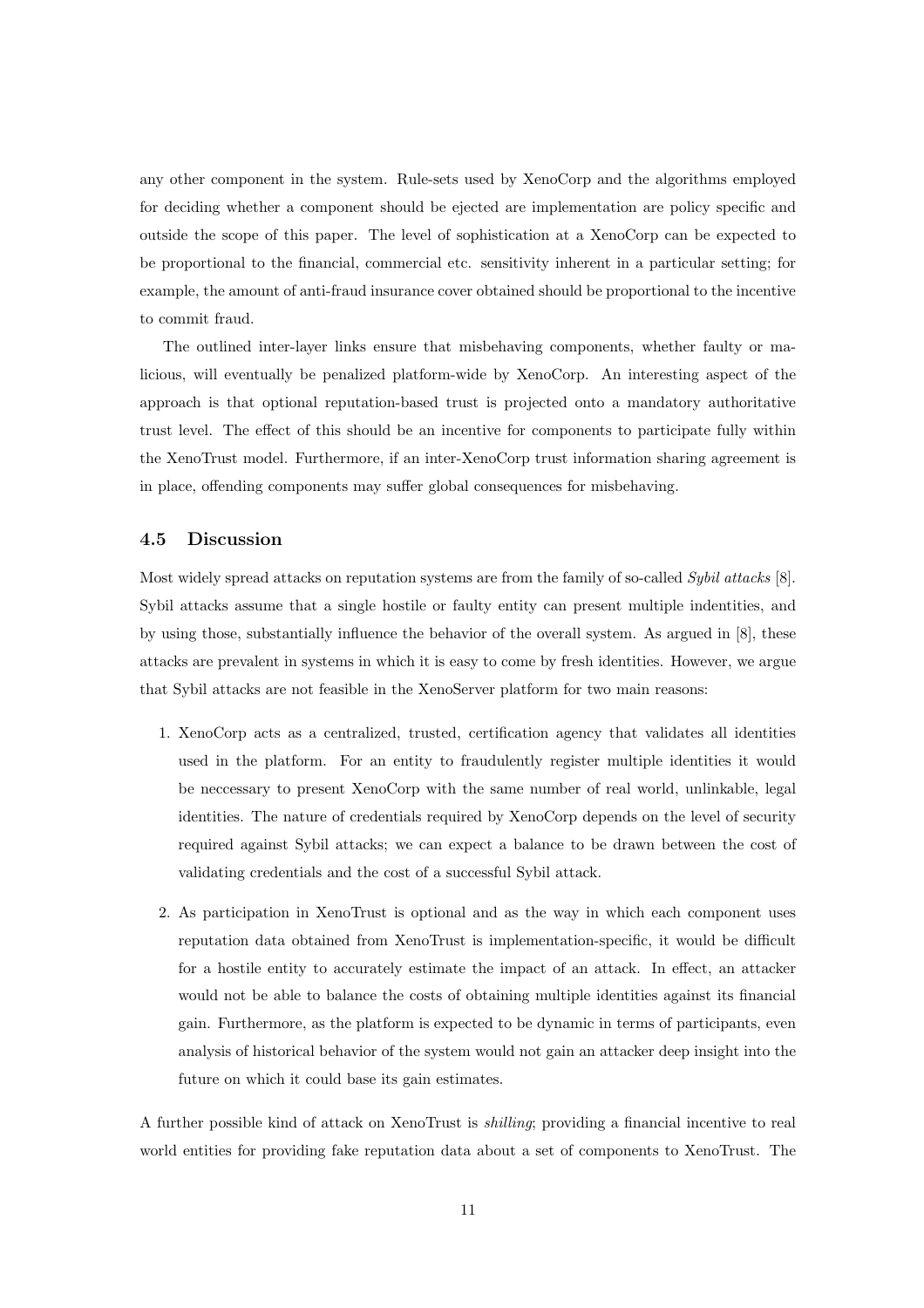problem of uncertainty for the attacker, as described earlier, further influenced by the number of components in the system, would provide a strong disincentive for this type of attack.

## 5 Deploying XenoTrust

The previous section discussed the core architecture of XenoTrust. We will now turn to a number of more practical questions, implementation considerations and further issues.

#### 5.1 XenoTrust implementation

There are several options that one could consider in terms of where XenoTrust will be hosted, how statements are advertised, and how rulesets are deployed and evaluated. XenoTrust statements could be stored centrally in each XenoCorp, or in a specialized component, or, indeed, it may be that XenoTrust would be implemented over the XIS (XenoServer Information Service). In this case, statements advertised are stored in XIS, and rule-set deployment and reputation retrieval are performed on XIS.

With XenoTrust one can imagine some people wanting to run storage nodes for themselves holding their statements, rather than casting them into the "best effort" XIS cloud. One possibility is for a XenoCorp to provide such a store and make it mandatory for its clients and servers to feed information back. Alternatively a "Which?"-style consumer magazine or a "Slashdot"-style online community could run one from which to promulgate its recommendations.

In the case of our prototype deployment, we anticipate that the same people who run the first XenoCorp would also run the first XIS and XenoTrust systems, providing the latter two as an incentive to encourage business on the former – much as existing DNS servers are run as a convenience to the Internet community without explicit transaction-based charging.

### 5.2 Funding XenoTrust

An interesting aspect of the operation of XenoTrust is how the system's operation will be funded in the XenoServer Open Platform. Resources in our platform need to be paid for in order to make the system economically practical.

One option would be to use a subscription-based system, where components would have to sign up for using the XenoTrust in advance and pay for it. A problem with this model is that all components are charged the same, which can be unfair for ones that use the system less.

Another possibility is to charge components whenever they advertise a statement. The disadvantage here is that participants that advertise a lot of – potentially valuable – information are discouraged from doing so, while components that overuse the query mechanisms for obtaining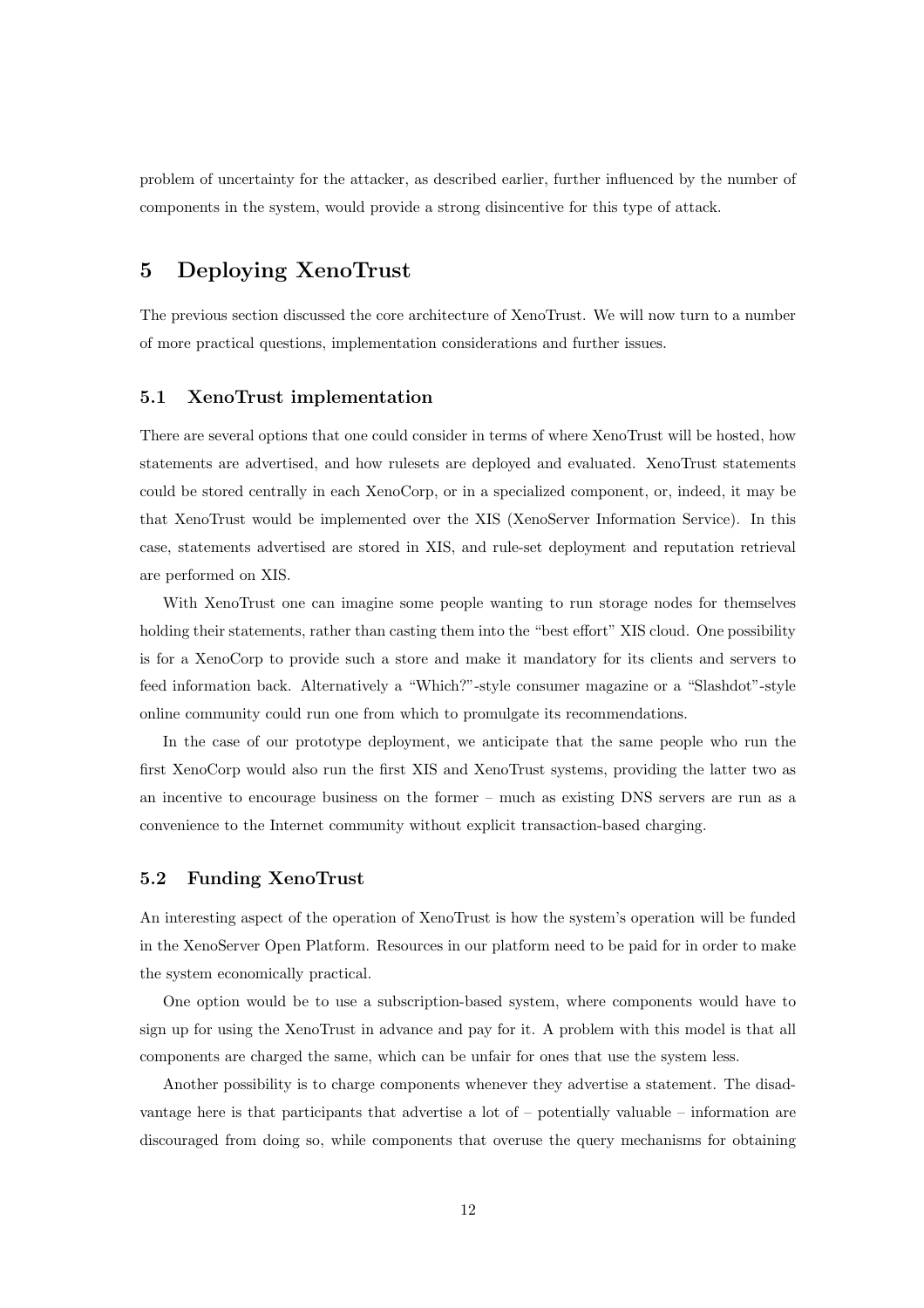that information are not charged at all. Participants can also be charged in a per-query basis, but this model does not encourage components to advertise information. Another difficulty is that queries can vary from very simple to fairly complex, so figuring out the price of each query according to the deployed rule-sets may be difficult and/or costly.

Rewarding advertisement is in general rather difficult since there is no easy way to distinguish between credible statements and ones advertised simply for gaining credit. Using the "belief" component of the reputation of an advertiser may offer possibilities here.

#### 5.3 Rule-set selection

The selection of a suitable set of rules or the language for defining them needs to take into account the computational cost of applying them, the possibility for sharing of this computation between users with similar rules and (perhaps) the possibility of XenoTrust forming a covertchannel communication mechanism.

In terms of concrete rule-sets that may be used, a promising direction is to use XenoTrust to support the evaluation of some of the policies being developed by the SECURE project [16]. This uses a lattice to represent trust values and allows principals to provide expressions that define their rules for delegation. For instance one principal might specify:

$$
Pol(t_g, p) = (p = Tim)?0.5 : (t_g(\text{Alice})(p) \sqcap t_g(\text{Bob})(p))
$$

In this case  $t_q$  is the *global trust space*, conceptually the combination of all of the principals' current trust values and  $p$  is the principal about whom a trust decision is being evaluated. In this case if  $p$  is the principal "Tim" then a value of 0.5 is returned directly, otherwise the least-upper-bound of the trust values believed by Alice and Bob is returned. The use of a functional language should allow evaluation work to be shared between users whose policies co-incide.

Of course, we can do other things with this, but it provides an effective framework whilst still not requiring, on a global basis, a specific method of computation or set of trust values.

#### 5.4 Load balancing

The XenoTrust system can also be used to facilitate load balancing within the network. Highly loaded servers will disobey QoS agreements more often than less loaded ones, as the resources on those servers will become more congested.

Thus, under the XenoTrust model, this will lead to more negative statements being issued about them, and, therefore, to a reduction of the tasks that will be submitted to them for deployment. This will help reduce their load, as the reputation of fresh and less loaded servers will increase for as long as they provide good service. This also provides an incentive for XenoServer owners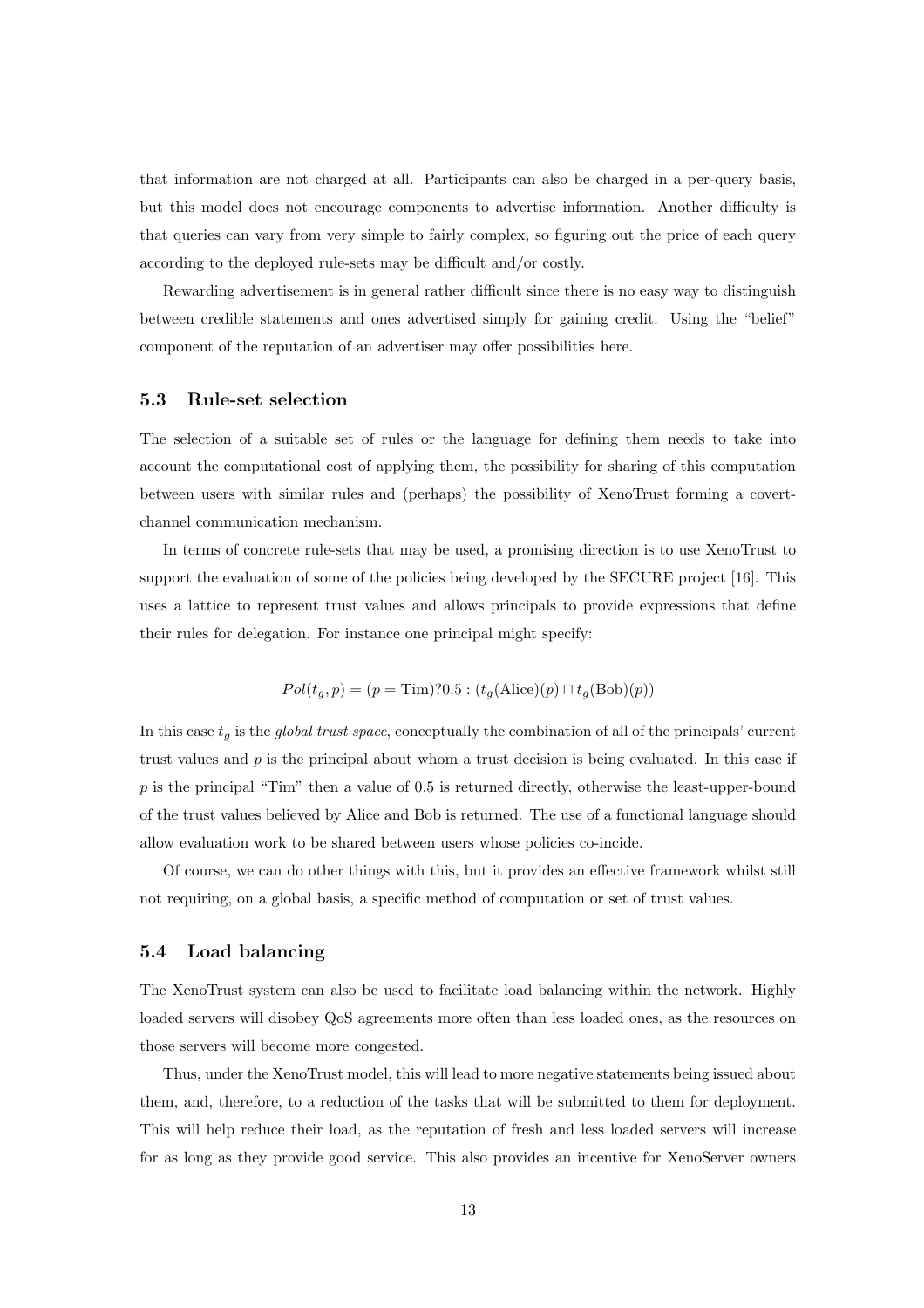not to over-estimate what work their machines can do – brief overloading could lead to long-term underloading, or to their having to lower their prices.

This is an intriguing use of a reputation system, although it throws up a large number of further issues. We hope to investigate these further in the future.

### 6 Related Work

Over the last ten years, several researchers have developed trust models and implementations based on them. Josang provides definitions and categorization of several kinds of trust [12]. One of the first trust models and formal definitions of trust in electronic communities was introduced by Marsh [13]. His model, based on social and psychological properties, is considered rather complex, essentially theoretical and possibly impractical. Beth et al. suggest a theoretical model and methodology to represent and derive trust relationships [4].

Real-world paradigms that incorporate trust management subsystems include on-line auctions and retailers, like eBay and the amazon.co.uk marketplace. In such systems, buyers and sellers can rate each other after each transaction. The reputation of each participant is computed as the average of the scores reported over a specific amount of time  $-$  e.g. the last six months  $-$  and stored in a centralized repository. Kasbah [7] introduces the use of designated "regulator agents" that roam the marketplace to ensure that participant agents do not misbehave.

Systems like Kasbah and the on-line auctions and retailers have very limited expressiveness, as they assume that all participants agree on the criteria on which such reputations are based, and that they attach equal credence to everyone's statements. Moreover, reputation in those systems is usually single-dimensional, and their scalability is restricted, as the central repository or agent that stores the reputation information is a single point of failure, and has to grow in proportion to the number of participants.

Another research avenue relates to peer-to-peer systems. In the model suggested by Rahman and Hailes, each participant uses an agent to decide both which participants to trust, and which other agents' opinions to trust [1]. Even though implementation issues are not discussed in detail in that paper, reputation statements advertised are somehow broadcast or multicast between the participants and are then stored in each peer independently. This is inefficient in terms of network traffic as well as information redundancy; in the XenoServer system, many participants will never interact with one another and need not know one another's reputation, while statements are stored in XenoTrust rather than in the participants themselves. Yu and Singh [17] propose a social mechanism of reputation management relying on agents that exchange and assess reputation information on behalf of the users. The model proposed by Aberer and Despotovic is the one that is closest to ours [2]. Our approach is fundamentally different from all the above, as in the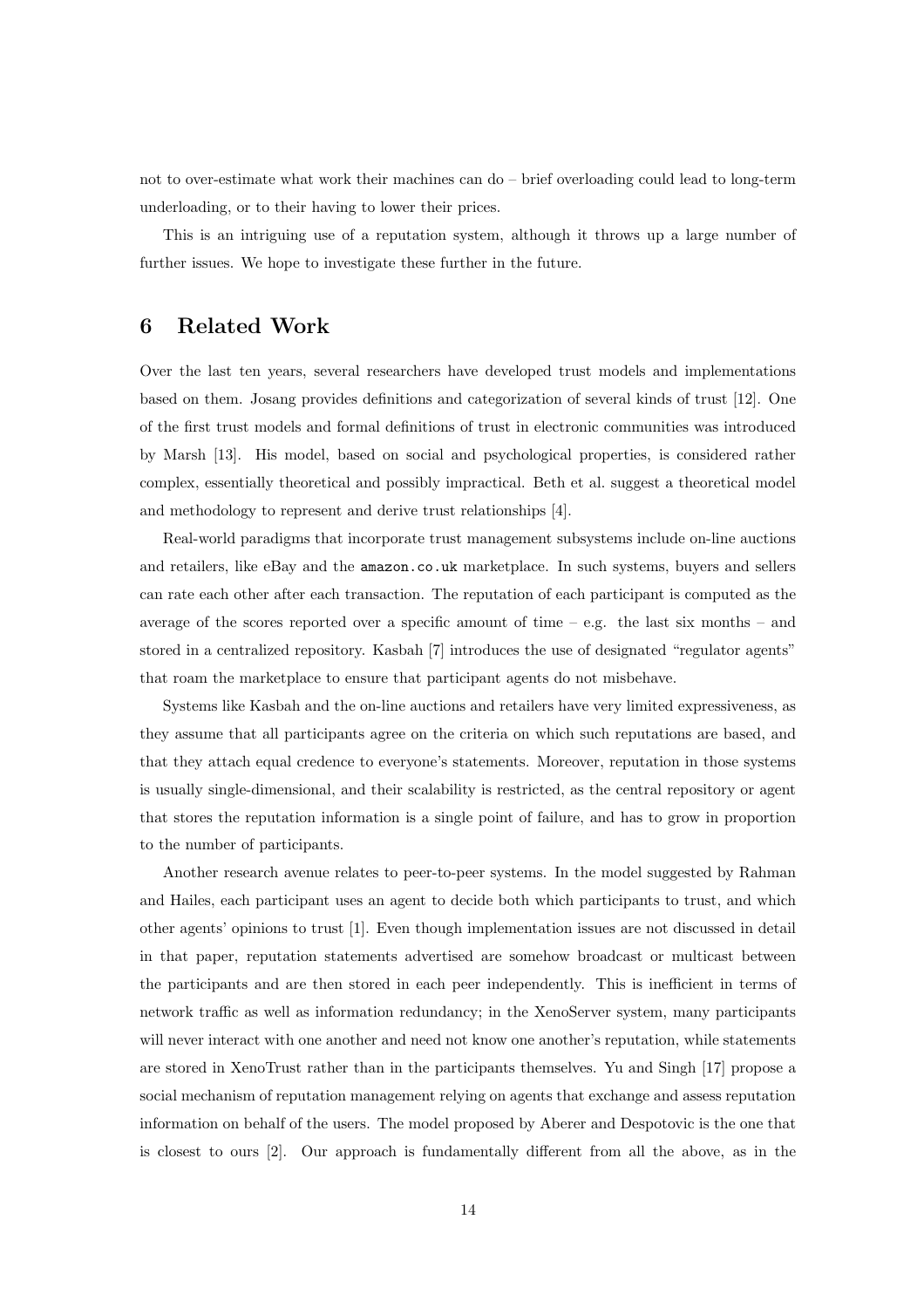XenoServer Open Platform all entities are associated with a real or legal identity, and operate in a pseudonymous rather than totally anonymous manner.

Approaches like the PGP system, the X.509 framework, PolicyMaker [6] and KeyNote [5] use a different notion of trust, as they focus on techniques to formulate security policies and credentials, determining whether particular sets of credentials satisfy the relevant policies and deferring trust to third parties. Maurer proposes a probabilistic alternative to the above models [14]; trust management in that context is tightly coupled with hard security and the mapping between keys and identities. In such systems, identity-based certificates create an artificial layer of indirection between the information that is certified (which answers the question "who is the holder of this public key") and the question that a secure application must answer ("can we trust this public key for this purpose?"). Hard security approaches help establish that the party one is dealing with is authenticated and authorized to take some particular actions, but do not ensure that that party is doing what is expected and delivering good service.

Our system differs fundamentally from these in that it combines hard security trust and soft, reputation-based trust, while maintaining a flexible and scalable architecture.

### 7 Conclusion

The XenoServer Open Platform allows users to deploy and run computations on a large number of globally dispersed XenoServers, while performing accurate accounting and charging for the resources consumed. In such an environment, it is crucial to have a model of trust which allows individual components to decide whether to interact with each other. We have presented XenoTrust, a two-layer model which combines authoritative and reputation-based trust: the former prevents the Sybil attacks that most peer-to-peer and other ad-hoc open platforms are defenseless against; the latter avoids the notion of a global interpretation of "trust" and "risk". This is crucial in a large-scale computing platform with users and suppliers from many cultures and jurisdictions. It gives individuals the flexibility to make whatever game-theoretic trade-offs they wish.

The design is simple and should lead to a straightforward implementation. However the ultimate test will take place when we make our initial public deployment of the XenoServer Open Platform. Please contact us if you would like to be involved.

### References

[1] Abdul-Rahman, A., and Hailes, S. Supporting Trust in Virtual Communities. In Proceedings of the Hawaii International Conference on System Sciences 33, Maui, Hawaii (HICSS) (January 2000).